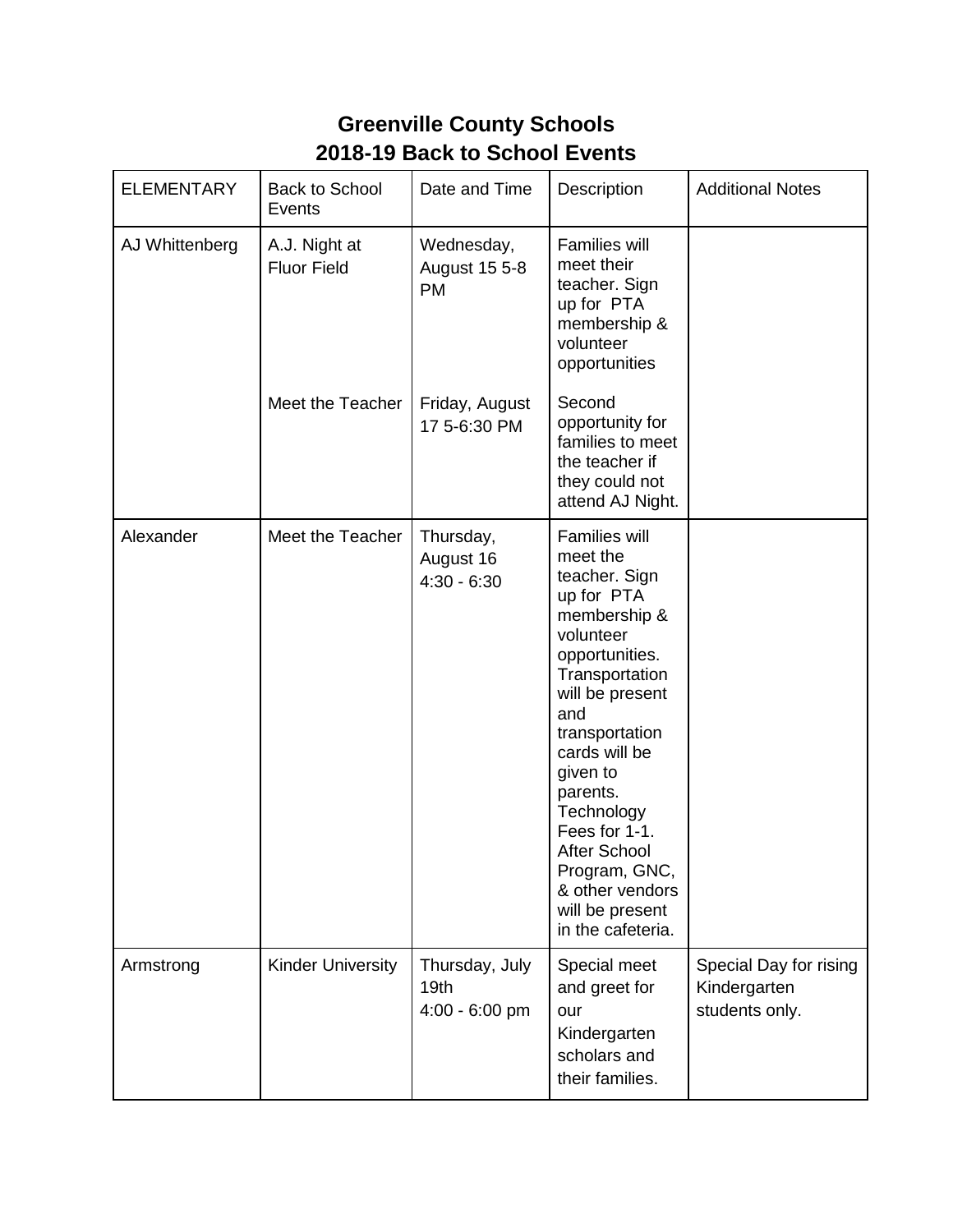|                                                 |                                           | This event will<br>be a special<br>open house for<br>our new<br>students. They<br>will tour the<br>school and<br>become familiar<br>with the<br>expectations<br>and parent<br>involvement<br>activities at<br>AES. In<br>addition,<br>several<br>teachers will be<br>onsite to<br>conduct<br>inventory<br>assessment in<br>an effort to<br>understand K5<br>student's needs<br>prior to the start<br>of the year.<br>Parent<br>information and<br>helpful<br>resources will<br>be shared as<br>well. |  |
|-------------------------------------------------|-------------------------------------------|------------------------------------------------------------------------------------------------------------------------------------------------------------------------------------------------------------------------------------------------------------------------------------------------------------------------------------------------------------------------------------------------------------------------------------------------------------------------------------------------------|--|
| <b>Bullpup Roundup</b><br>(Meet the<br>Teacher) | Thursday,<br>August 16th<br>4:00 - 6:00pm | Parents and<br>students will<br>visit classrooms<br>to meet their<br>childs teacher.<br>In addition,<br>booths are                                                                                                                                                                                                                                                                                                                                                                                   |  |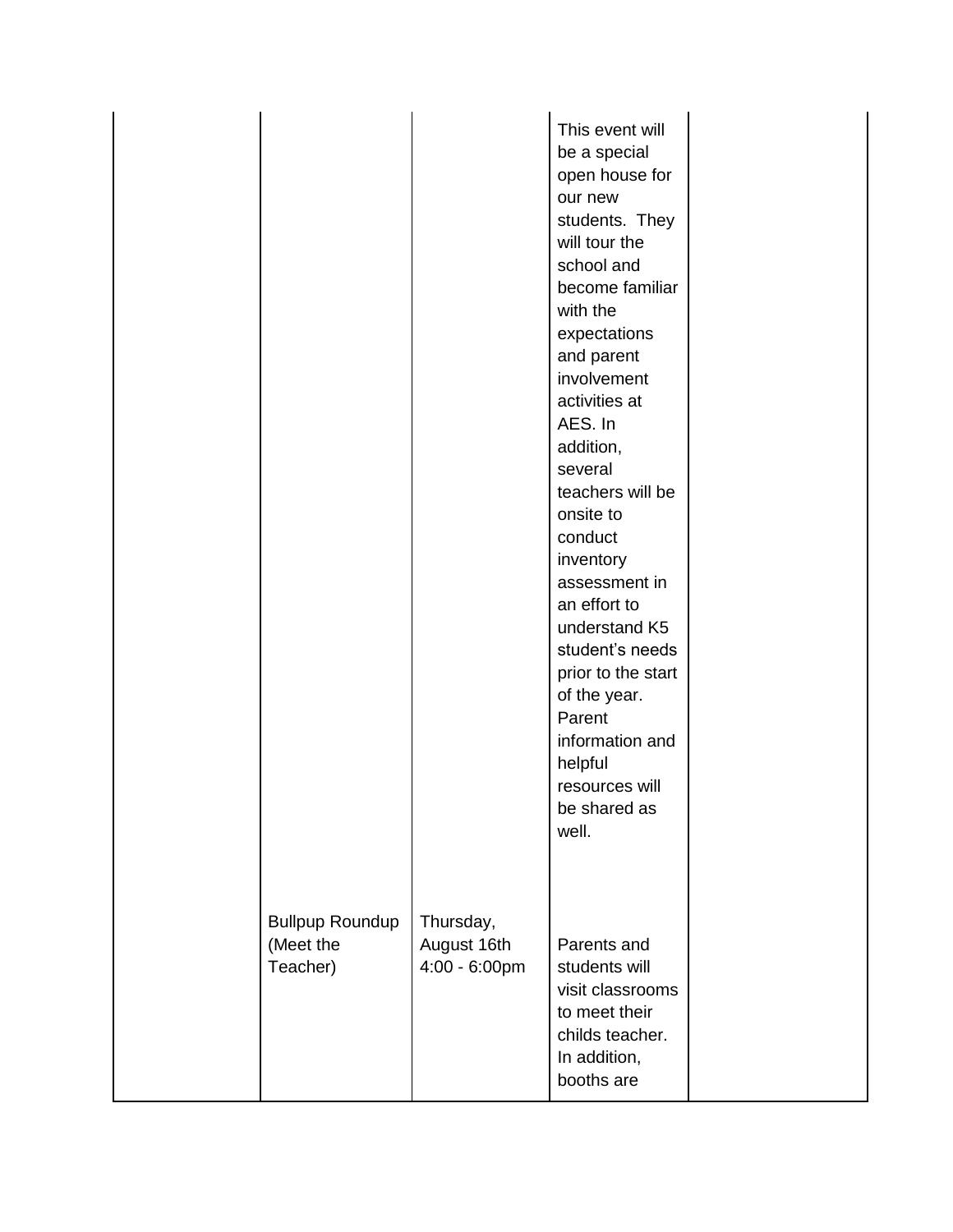|                        |                                   |                                                      | stationed to<br>capture<br>volunteers for<br>our parent<br>involvement<br>opportunities.<br>Parent<br>transportation<br>information and<br>questions are<br>answered and<br>clarified at this<br>event |  |
|------------------------|-----------------------------------|------------------------------------------------------|--------------------------------------------------------------------------------------------------------------------------------------------------------------------------------------------------------|--|
| Augusta Circle         | Meet the Teacher                  | Thursday,<br>August 16<br>12:00-1:00 or<br>6:00-7:00 | Students and<br>parents will visit<br>classrooms.<br>PTA, Extended<br>Day Program<br>will be present.<br>Parents may<br>also pick up<br>transportation<br>cards.                                       |  |
| <b>Bell's Crossing</b> | Meet the Teacher                  | Thursday,<br>August 16<br>3-6 pm                     | Students will<br>visit their<br>teacher's<br>classroom.                                                                                                                                                |  |
| <b>Berea</b>           | Meet the Teacher                  | Thursday,<br>August 16.<br>5:00-6:30                 | Students will<br>visit their<br>teacher's<br>classroom.                                                                                                                                                |  |
| <b>Bethel</b>          | <b>New Student</b><br>Orientation | August 7 at<br>6:00 pm                               |                                                                                                                                                                                                        |  |
|                        | Meet the Teacher                  | Thursday,<br>August 16<br>$2 - 4.$                   | This is a drop-<br>in. Students will<br>visit their<br>teacher's<br>classroom.<br>Families on<br>vacation or<br>those unable to<br>attend on this                                                      |  |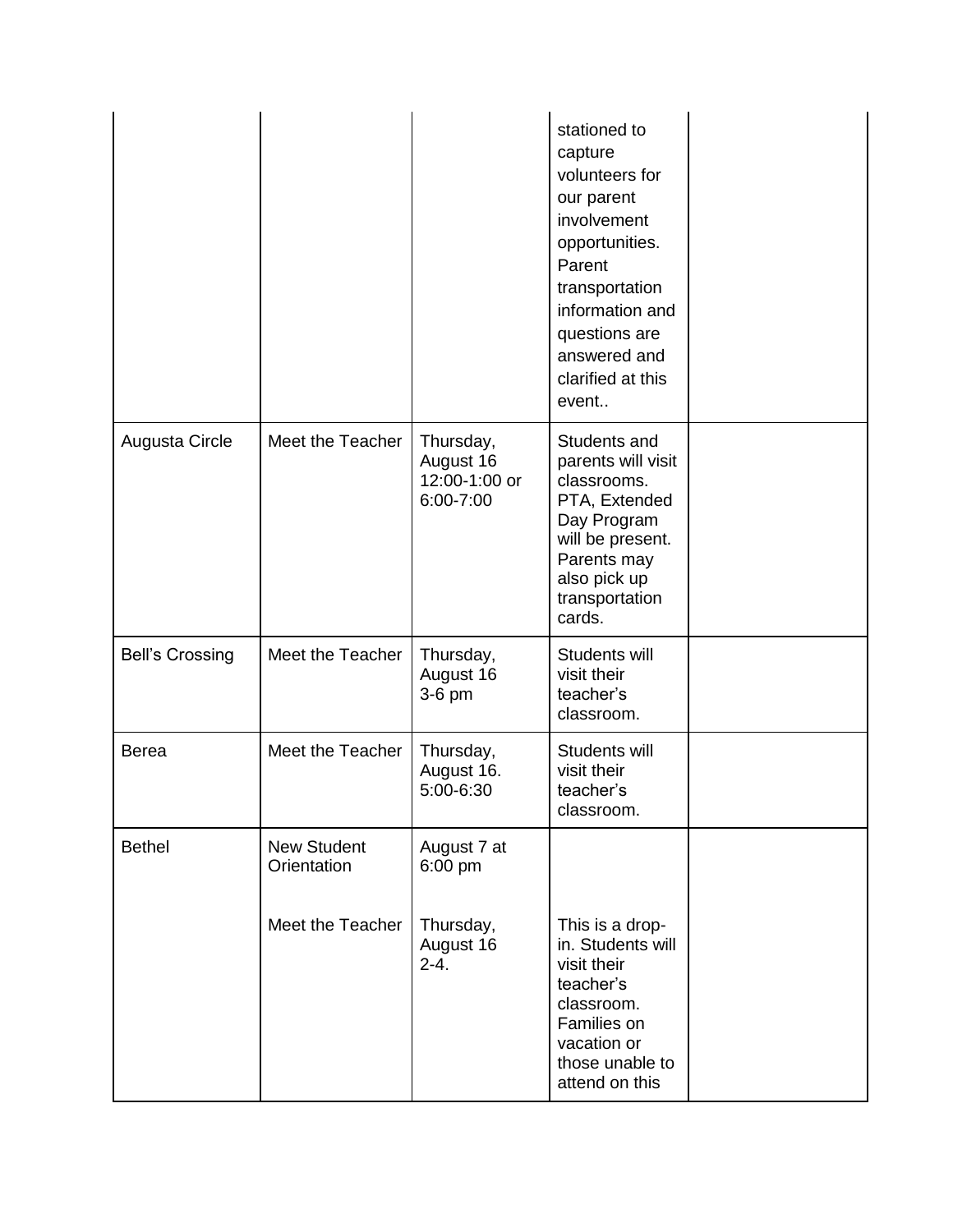|                     |                                                                      |                                                                | day typically<br>call the school<br>and we<br>accommodate<br>them.                                                                                                                                                                                                                                                                                                                                 |                                          |
|---------------------|----------------------------------------------------------------------|----------------------------------------------------------------|----------------------------------------------------------------------------------------------------------------------------------------------------------------------------------------------------------------------------------------------------------------------------------------------------------------------------------------------------------------------------------------------------|------------------------------------------|
| <b>Blythe</b>       | Meet The<br>Teacher                                                  | Thursday,<br>August 16,<br>2018<br>11:30-12:30 OR<br>5:00-6:00 | Students and<br>parents will visit<br>classrooms.<br>PTA, Extended<br>Day Program<br>will be present.<br>Parents may<br>also pick up<br>transportation<br>cards.                                                                                                                                                                                                                                   |                                          |
| <b>Brook Glenn</b>  | Meet the Teacher                                                     | $5:00 - 7:00$                                                  | Students will<br>visit classrooms<br>and meet the<br>teacher. PTA,<br>Extended Day,<br>Transportation,<br>Car/ Bus Tags,<br>etc. will be set<br>up.                                                                                                                                                                                                                                                |                                          |
| <b>Brushy Creek</b> | Meet the<br>Teacher/Curricul<br>um Night<br>Volunteer<br>Orientation | August 16<br>August 27-<br>8:30 a.m.                           | $1:30 - 2:30$ pm<br>Students with last<br>names beginning with<br>the letters A-M<br>$3:00 - 4:00$ pm<br>Students with last<br>names beginning with<br>the letters N-Z<br>Accommodations<br>are made for<br>parents who are<br>on vacation and<br>are unable to<br>attend this event.<br>An additional<br>evening session<br>will be available<br>to accommodate<br>parents who may<br>be working. |                                          |
| <b>Bryson</b>       | Meet the Teacher                                                     | August 16th                                                    | Kindergarten<br>Meet the Teacher                                                                                                                                                                                                                                                                                                                                                                   | Families and students<br>will meet their |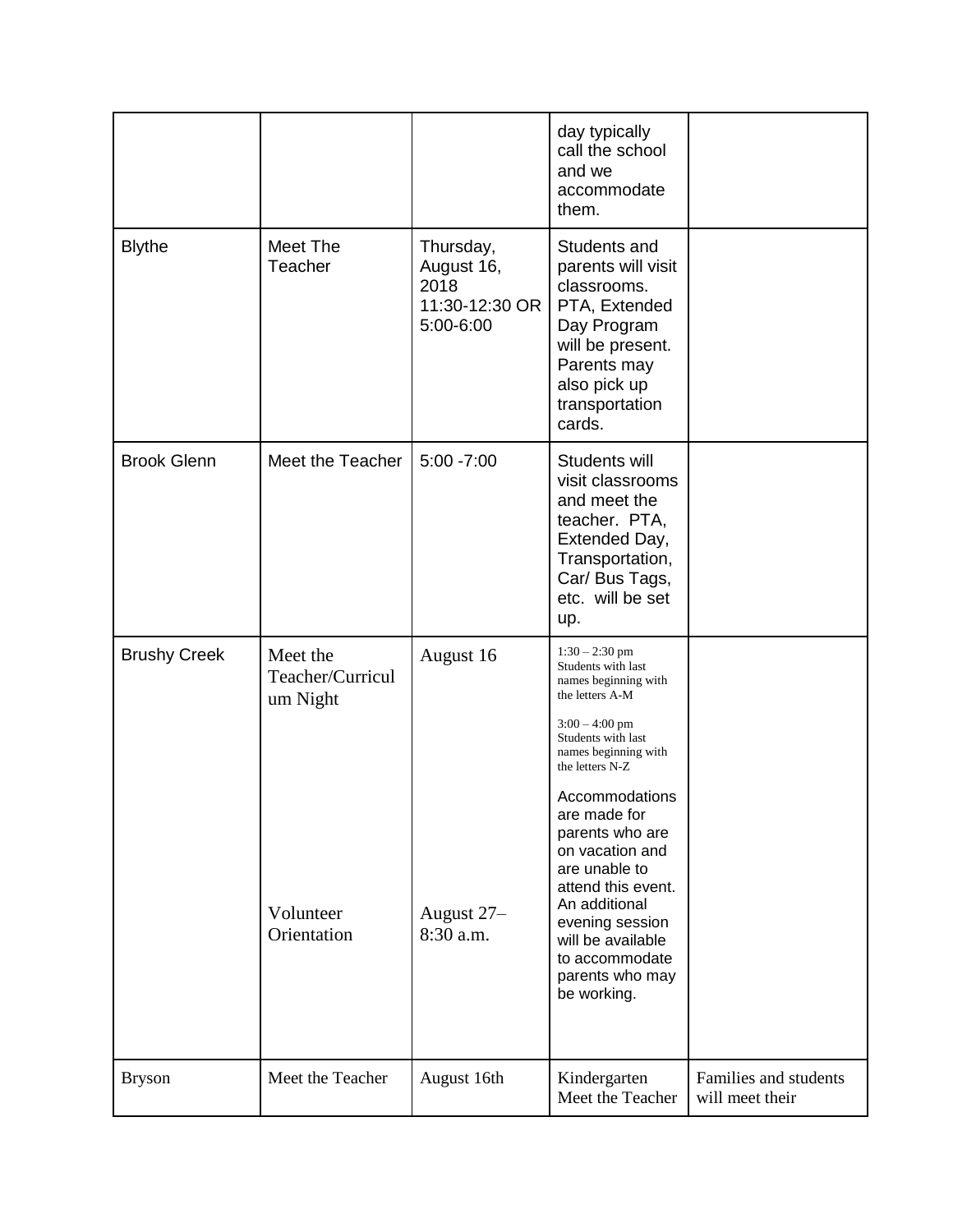|                       |                                                                                          |                                                                                                                                 | $3:00$ p.m. $-4:00$<br>p.m.<br>1st - 5th Meet the<br>Teacher<br>4:00 p.m. $-6:00$<br>p.m.                                                                                                            | teachers, join our PTA,<br>sign up for our after<br>school program, visit<br>community partner<br>tables, and visit the<br>transportation station.                                                                                          |
|-----------------------|------------------------------------------------------------------------------------------|---------------------------------------------------------------------------------------------------------------------------------|------------------------------------------------------------------------------------------------------------------------------------------------------------------------------------------------------|---------------------------------------------------------------------------------------------------------------------------------------------------------------------------------------------------------------------------------------------|
|                       | PTA Meeting and<br>Curriculum Night                                                      | September 10th                                                                                                                  | <b>General PTA</b><br>Meeting<br>6:00 p.m.<br><b>Breakout Session</b><br>$6:20$ p.m. $-6:45$<br>p.m.<br><b>Breakout Session</b><br>2<br>6:50 p.m. $-7:15$<br>p.m.                                    | Our PTA will make<br>general<br>announcements.<br>Parents will choose one<br>session to attend. They<br>will be informed of<br>curriculum standards,<br>school and classroom<br>procedures, field trips,<br>and volunteer<br>opportunities. |
| <b>Buena Vista</b>    | Meet the Teacher<br>Open House<br>K, 1, 2 & Volunteer<br>Fair<br>Open House for<br>$3-5$ | August 16th<br>September 10<br>6:30<br>September 11<br>6:30                                                                     | Students &<br>Parents visit<br>classrooms and<br>meet the<br>teacher.<br>Challenge Mtg.<br>6:00                                                                                                      | <b>Volunteer Fair for</b><br>parents and<br>community members                                                                                                                                                                               |
| <b>Chandler Creek</b> | Meet the Teacher<br>Community<br>Meeting and PTA                                         | August 16,<br>2018 PM<br>session 5:30-<br>6:30PM<br>August 17,<br>2018 AM<br>session 8:30-<br>9:30 AM<br>$6:00$ pm<br>Community | Meet the<br>Teacher,<br>Success Fair-<br>Backpacks,<br>school supplies,<br>local partners<br>such a dental,<br>hair care, and<br>clothing closet<br>on site)<br>Extended Day,<br>CIS, Nurses,<br>and |                                                                                                                                                                                                                                             |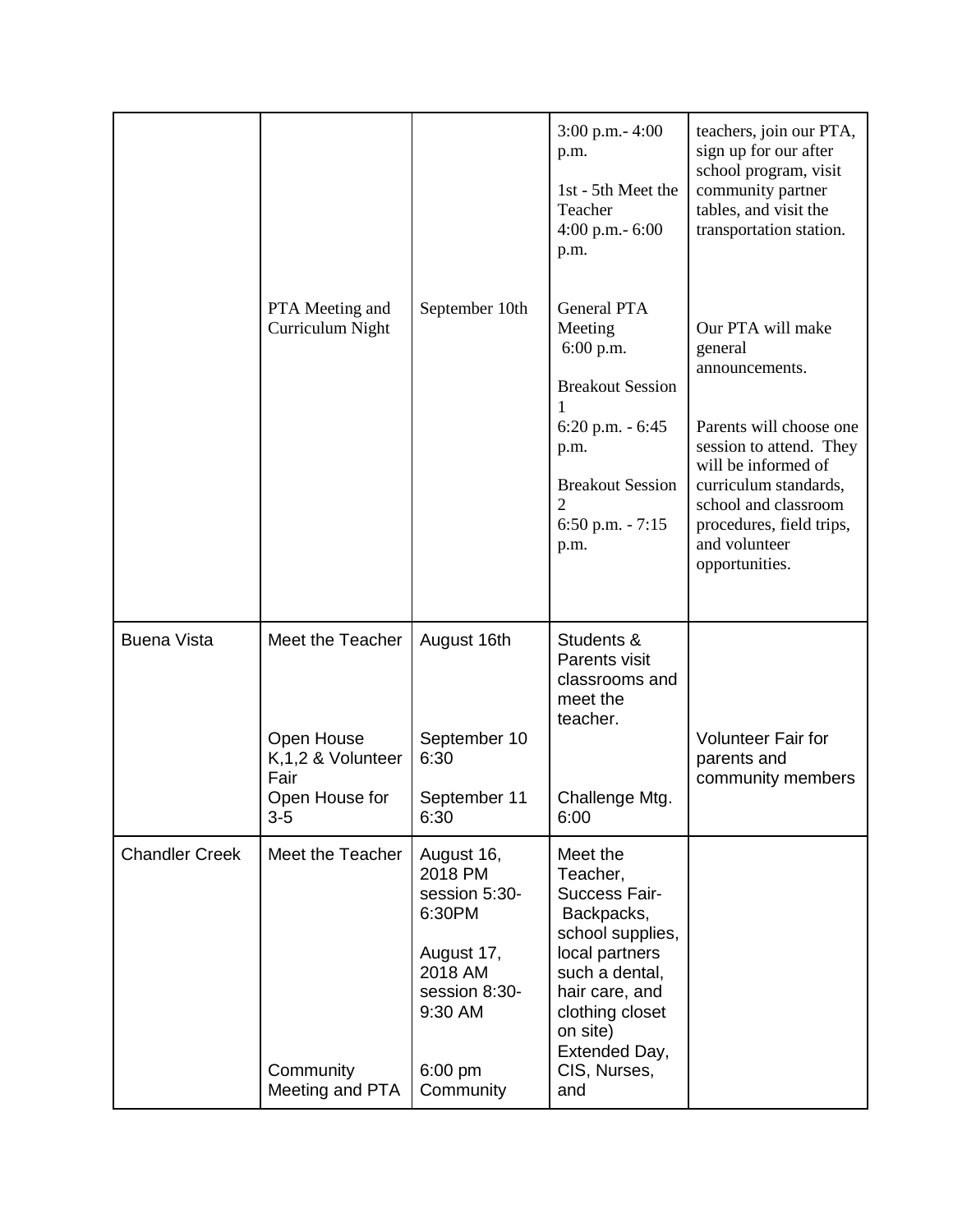|                                                                                                                            | Open House/<br><b>Curriculum Night</b> | Meeting<br>6:30 Open<br>House | Transportation/<br><b>Bus Drivers will</b><br>be available.                                                                                                                                                                                                                          |  |
|----------------------------------------------------------------------------------------------------------------------------|----------------------------------------|-------------------------------|--------------------------------------------------------------------------------------------------------------------------------------------------------------------------------------------------------------------------------------------------------------------------------------|--|
| Cherrydale                                                                                                                 | Meet the Teacher                       | August 16<br>$4:00 - 6:00$    | Parents will<br>have the<br>opportunity to<br>visit<br>classrooms,<br>and meet<br>teacher<br>Transportation,<br>health room,<br>and PTA<br>information will<br>be available.                                                                                                         |  |
| Child<br>Development<br>Centers -<br>Dunbar:<br>Golden Strip:<br>Greenview:<br><b>NW Crescent:</b><br>Overbrook:<br>Riley: | Meet the Teacher                       | Week of August<br>13          | Each child's<br>parent/guardian<br>will be<br>contacted by<br>the teacher to<br>schedule an<br>individual or<br>small group<br>appointment<br>during the week<br>of August 13.<br>Evening<br>appointments at<br>all centers are<br>available as<br>well as during<br>the school day. |  |
| Crestview                                                                                                                  | Meet the teacher                       | August 16 4:30<br>$-6:00$     | Parents and<br>students will<br>drop in to meet<br>their teachers,<br>fill out<br>necessary<br>emergency<br>forms, gather<br>bus/car tags,<br>have the<br>opportunity to<br>sign up for after<br>school, get bus<br>assignments,<br>PTA meeting                                      |  |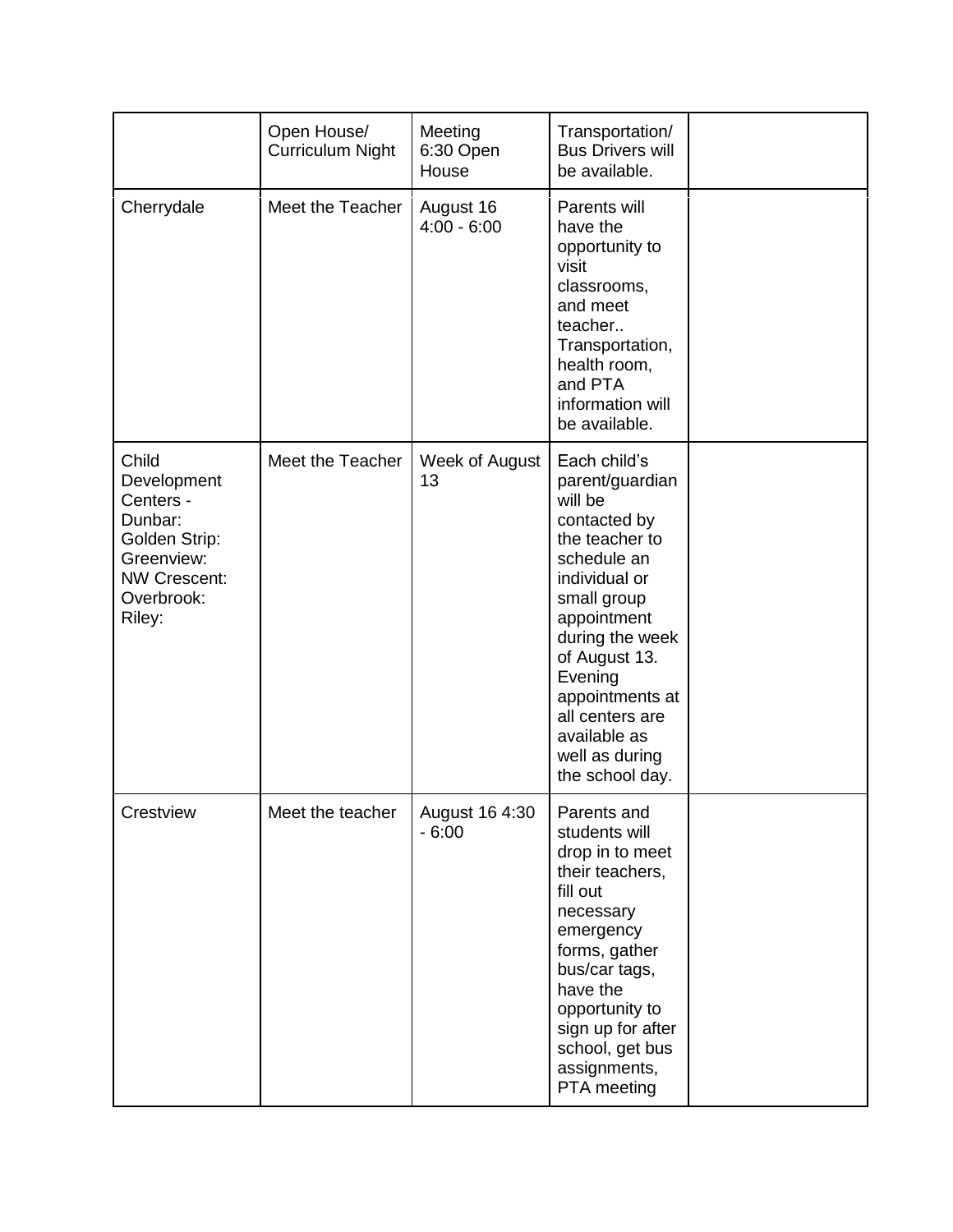|                          | Kindergarten<br>Parent<br>Orientation | August 13, 5:00<br>$-6:00$                                  | will be at the<br>beginning of<br>each session<br>(two sessions<br>4:30 - 5:15 and<br>$5:15 - 6:00$ ).<br>K4/5 parents<br>only will attend<br>to hear<br>expectations for<br>the upcoming<br>year<br>(transportation,<br>health room,<br>academics,<br>PBIS, etc.)                                                                                               |                                                                                                                                                  |
|--------------------------|---------------------------------------|-------------------------------------------------------------|------------------------------------------------------------------------------------------------------------------------------------------------------------------------------------------------------------------------------------------------------------------------------------------------------------------------------------------------------------------|--------------------------------------------------------------------------------------------------------------------------------------------------|
| Duncan Chapel            | Meet the Teacher<br>Event             | Thursday,<br>August 16<br>$5:00 - 7:00$                     | Parents and<br>students will<br>visit classrooms<br>to meet their<br>child's teacher<br>and complete<br>emergency<br>forms. Parents<br>will have<br>opportunities to<br>sign up for PTA,<br>complete online<br>volunteer<br>application, etc<br>Families can<br>take photos at<br>our photo<br>booth, check on<br>transportation<br>and purchase<br>spirit gear! |                                                                                                                                                  |
| <b>East North Street</b> | Meet the Teacher                      | August 16<br>11:30am-<br>1:00 <sub>pm</sub><br>5:30-7:00 pm | Students will<br>meet their<br>teachers.<br>Tables will be<br>set up for PTA,<br>Volunteer<br>Opportunities,                                                                                                                                                                                                                                                     | Boo Hoo/ YA Hoo<br><b>Breakfast August</b><br>20th @ 8:15am<br>Welcome to ENSA<br>Meeting with K4 and<br>K5 parents along<br>with new parents to |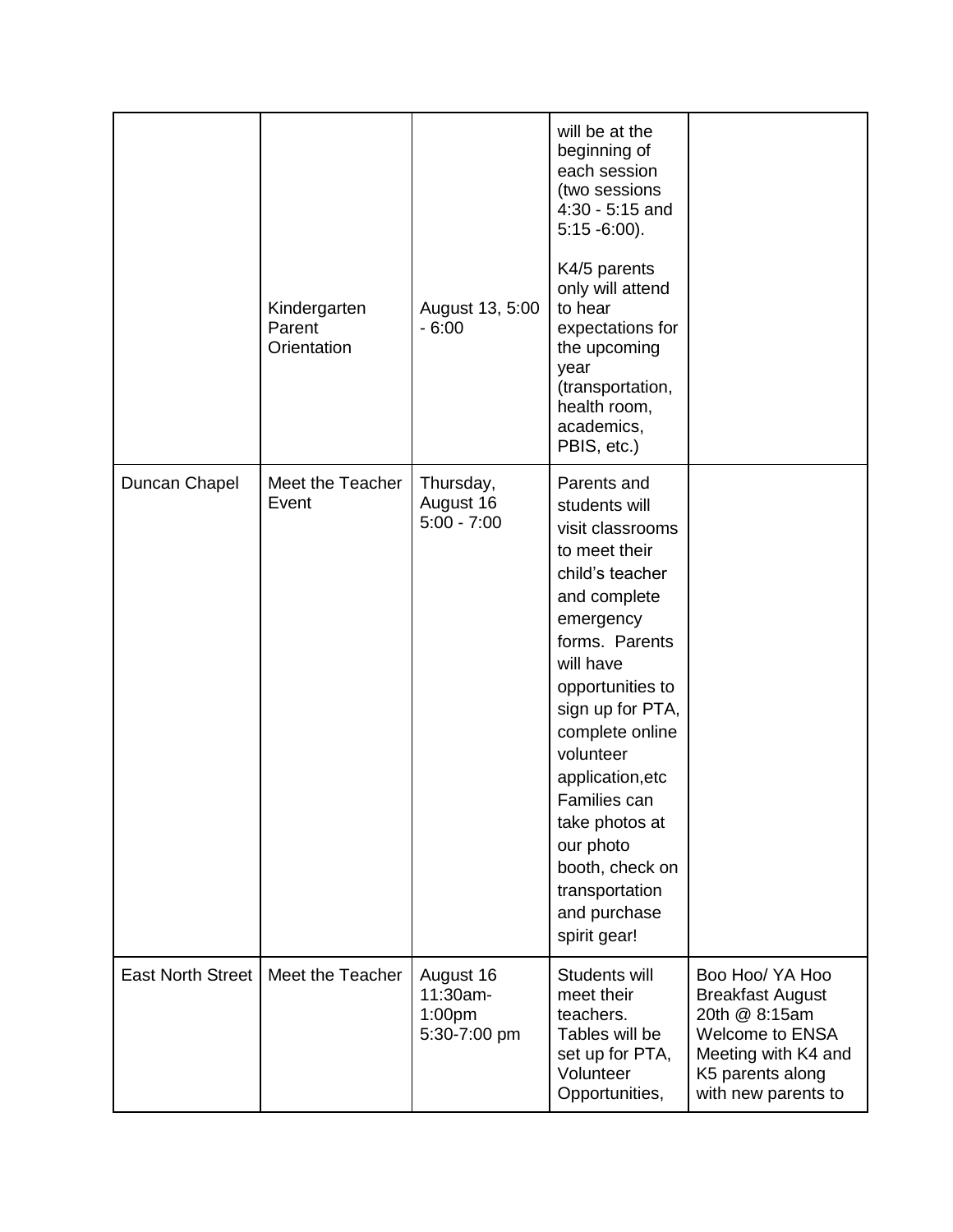|                    |                                                                                                                                                                                               |                                                                                                            | Extended<br>Day, Car/Bus<br>Tags, Nurse<br>and<br>Transportation.                                                                                                                                                              | ENSA.                                                            |
|--------------------|-----------------------------------------------------------------------------------------------------------------------------------------------------------------------------------------------|------------------------------------------------------------------------------------------------------------|--------------------------------------------------------------------------------------------------------------------------------------------------------------------------------------------------------------------------------|------------------------------------------------------------------|
| Ellen Woodside     | Meet the Teacher                                                                                                                                                                              | August 16th<br>5:00-7:00 pm                                                                                | Students will<br>meet their<br>teacher and<br>tables for PTA,<br>Transportation,<br>Car Tags, and<br><b>Extended Day</b><br>will be set up.                                                                                    | <b>New Student</b><br><b>Orientation August</b><br>17th @ 2:00pm |
| <b>Fork Shoals</b> | Meet the Teacher                                                                                                                                                                              | August 16th<br>11:30-1:00 OR<br>5:30-7:00                                                                  | In addition to<br>meeting the<br>teacher, tables<br>will be set up<br>for PTA,<br>Extended Day,<br>SIC, nurse,<br>homework<br>agendas, and<br>transportation                                                                   |                                                                  |
| Fountain Inn       | Meet the Teacher                                                                                                                                                                              | Aug. 16 12-2 or<br>$5 - 7$                                                                                 | Students will<br>meet their<br>teacher, visit<br>classrooms and<br>various groups<br>(PTA etc.) will<br>have tables set<br>up to share<br>information.                                                                         |                                                                  |
| Gateway            | Meet The<br>Teacher<br>Welcome back<br><b>Gator Bash!</b><br>"Join us for Back<br>to School Night<br>and meet your<br>Herd"<br><b>Summer Book</b><br>Fair<br><b>Travelers Rest</b><br>Library | August 16,<br>5:00-6:30<br>July 10th<br>2pm<br>All attendees<br>will receive a<br>free book<br>courtesy of | Students will<br>meet their new<br>teacher, visit<br>classrooms,<br>receive county<br>library cards,<br>return summer<br>reading forms<br>for a FREE<br>BOOK, meet<br>our PTA and<br>receive<br>transportation<br>information. |                                                                  |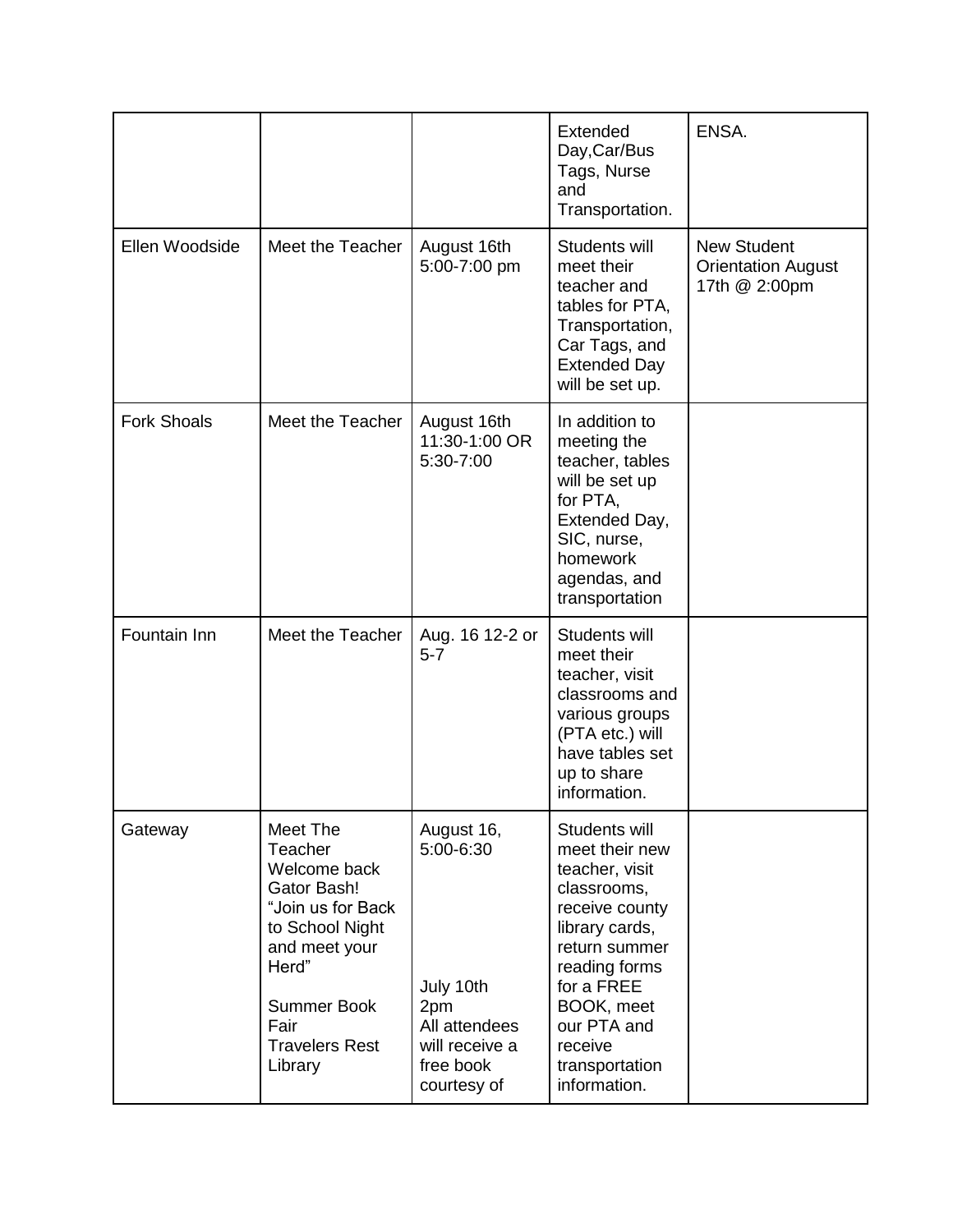|               |                  | PEP (Public<br>Education<br>Partners)                                                                                                                                                                                                     | Join PTA get<br>hugs and hello's<br>from the Chick-fil-<br>a Cow!                                                                                                                                                                                              |                                                                                                                                                                                                                   |
|---------------|------------------|-------------------------------------------------------------------------------------------------------------------------------------------------------------------------------------------------------------------------------------------|----------------------------------------------------------------------------------------------------------------------------------------------------------------------------------------------------------------------------------------------------------------|-------------------------------------------------------------------------------------------------------------------------------------------------------------------------------------------------------------------|
| Greenbrier    | Meet the Teacher | August 16, 2018<br>5:00pm - 7:00pm                                                                                                                                                                                                        | Classroom Visits,<br>Car Tag<br>Distribution,<br>Chromebook<br><b>Technology Fees</b><br>for Grades 3-5,<br>Sign up for<br>Volunteer<br>Opportunities and<br>Join PTA                                                                                          | <b>Pastries for Parents</b><br>August 20, 2018 at 8:15<br>am<br><b>Volunteer Orientations:</b><br>August $28^{th}$ at 6:30 pm<br>September 6 <sup>th</sup> at 8:30 am<br>September 19 <sup>th</sup> at 8:30<br>am |
| Grove         | Meet the Teacher | K5 Only<br>Thursday,<br>August 16,<br>2018<br>Session 1:<br>$1pm - 2:30pm$<br>Session 2:<br>$5:00$ pm $-$<br>7:00pm<br>Grade $1-5$<br>Friday, August<br>17, 2018<br>Session 1:<br>$1pm - 2:30pm$<br>Session 2:<br>$5:00$ pm $-$<br>7:00pm | Classroom<br><b>Teacher Yearly</b><br>Overview/Q & A<br>for parents<br>Bus/Car Tags,<br>Receive dress<br>code shirts, and<br>schoolwide<br>information.<br>Opportunities to<br>complete online<br>forms (free-<br>reduced lunch,<br>Background<br>Checks, etc) |                                                                                                                                                                                                                   |
| Heritage      | Meet the Teacher | August 16<br>5:00-7:00 p.m.                                                                                                                                                                                                               | Classroom<br>Visits, Car<br>Tags,<br>Technology<br>Fees for 1-1,<br>Sign up for<br>clubs, PTA,<br>and after school                                                                                                                                             | <b>Family Literacy Night</b><br>is on Monday,<br>September 24 at<br>6:00                                                                                                                                          |
| <b>Hollis</b> | Meet the Teacher | August 16<br>1:30-2:30-K5<br>4:00-5:30-1-5 &<br>any K5 that did                                                                                                                                                                           | Classroom<br>visits, Meeting<br>the teacher,<br>Sign up for                                                                                                                                                                                                    |                                                                                                                                                                                                                   |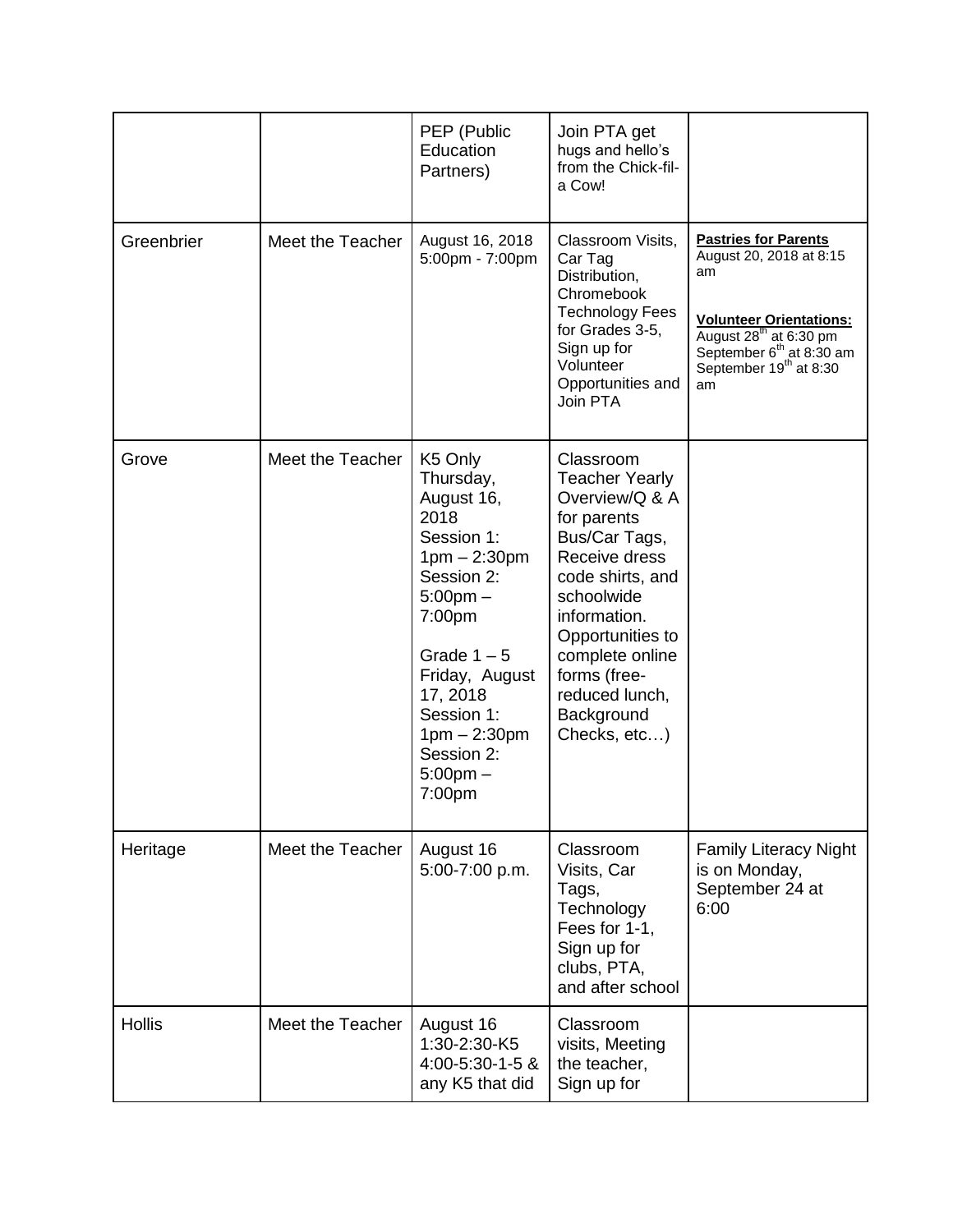|                      |                                   | not attend                                                      | PTA,<br>Transportation,<br><b>After School</b><br>Programs and<br>light<br>refreshments<br>for students                                                                                                                                                                                                    |                                                                                              |
|----------------------|-----------------------------------|-----------------------------------------------------------------|------------------------------------------------------------------------------------------------------------------------------------------------------------------------------------------------------------------------------------------------------------------------------------------------------------|----------------------------------------------------------------------------------------------|
| <b>Lake Forest</b>   | <b>New Student</b><br>Orientation | August 7<br>6:00 pm                                             | Students and<br>parents will<br>learn about LFE<br>and tour the<br>building.                                                                                                                                                                                                                               | PTA Sip-N-Sob<br>August 20 at 8:00 am<br>for K4/K5 parents<br>and any new families<br>to LFE |
|                      | Meet the Teacher                  | August 16<br>4:00-6:00                                          | Families will<br>meet the<br>teacher. Sign<br>up for PTA<br>membership &<br>volunteer<br>opportunities.<br>Transportation<br>will be present<br>and<br>transportation<br>cards will be<br>given to<br>parents. After<br>School<br>Program, GNC,<br>& other vendors<br>will be present<br>in the cafeteria. |                                                                                              |
| Mauldin              | Meet the Teacher                  | August 16<br>$4:00 - 7:00$                                      | Classroom Visits,<br>Car Tag<br>Distribution,<br>Chromebook<br><b>Technology Fees</b><br>for Grades 3-5,<br>Sign up for<br>Volunteer<br>Opportunities and<br>Join PTA                                                                                                                                      |                                                                                              |
| <b>Mitchell Road</b> | <b>Meet the</b><br><b>Teacher</b> | Wednesday,<br>August 15<br>4:00-5:30pm<br>K4, K5 & 1st<br>grade | Families come<br>meet their child's<br>teacher, join PTA<br>and receive<br>valuable<br>information about<br>our parent<br>involvement,                                                                                                                                                                     |                                                                                              |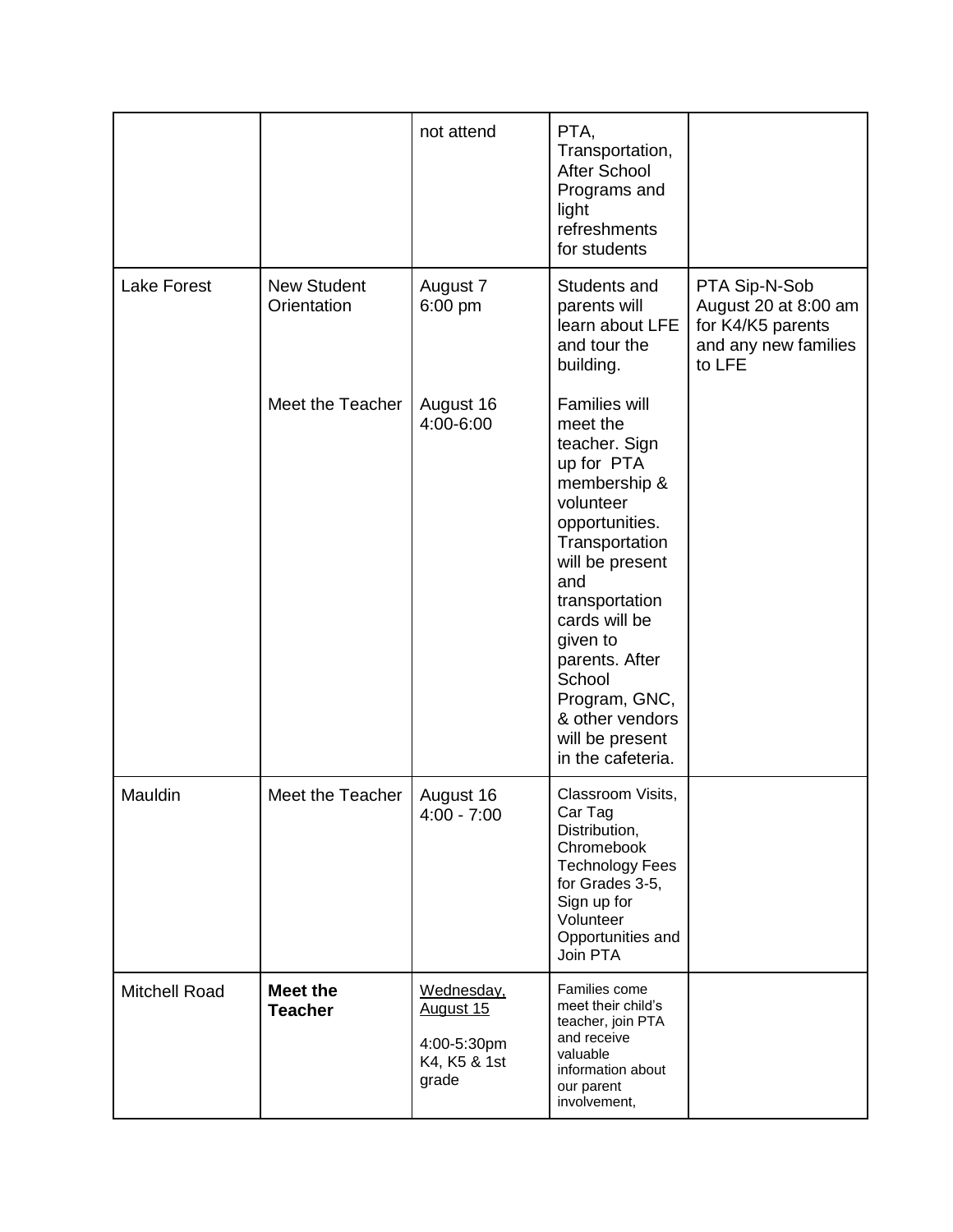|                      |                                          | 5:00-6:30pm<br>2nd - 5th grade                                                                                                                                                    | receive help in<br>filling out volunteer<br>information, pick up<br>transportation<br>information and<br>receive assistance<br>with free and<br>reduced lunch<br>forms, pick up<br>information about<br>Extend Day Care at<br>MRES 3rd-5th<br>grade may pay<br>their technology<br>fee. |  |
|----------------------|------------------------------------------|-----------------------------------------------------------------------------------------------------------------------------------------------------------------------------------|-----------------------------------------------------------------------------------------------------------------------------------------------------------------------------------------------------------------------------------------------------------------------------------------|--|
| Monarch              | <b>New Student</b><br><b>Orientation</b> | Grades 1-5<br><b>August 2</b><br>$9:30$ am - 10:30 am                                                                                                                             | Students and<br>parents will<br>learn about<br>Monarch and<br>then tour the<br>building.                                                                                                                                                                                                |  |
|                      | <b>Meet the</b><br><b>Teacher</b>        | Kindergarten<br>and ID Moderate<br>(Meet the<br>Teacher and<br>Orientation)<br><b>August 15 5-</b><br>6:30 pm<br>Grades 1-5<br><b>August 16 8:30-</b><br>10:00 am<br>4:30-6:00 pm | <b>Families will</b><br>meet their<br>child's<br>teacher(s).<br>Tables will be<br>set up to sign<br>up for PTA,<br>Transportation,<br>Scouts, GNC,<br><b>Extended Day</b><br>and extra<br>curricular<br>events.                                                                         |  |
| Monaview             | POP In & Meet<br>the Teacher             | Thursday,<br>August 16th<br>$4 - 6$ pm                                                                                                                                            |                                                                                                                                                                                                                                                                                         |  |
| <b>Mountain View</b> | Meet the Teacher                         | August 16<br>5:00-7:00                                                                                                                                                            | Students will be<br>able to meet<br>with their new<br>teacher and<br>learn the<br>expectations for<br>the new year                                                                                                                                                                      |  |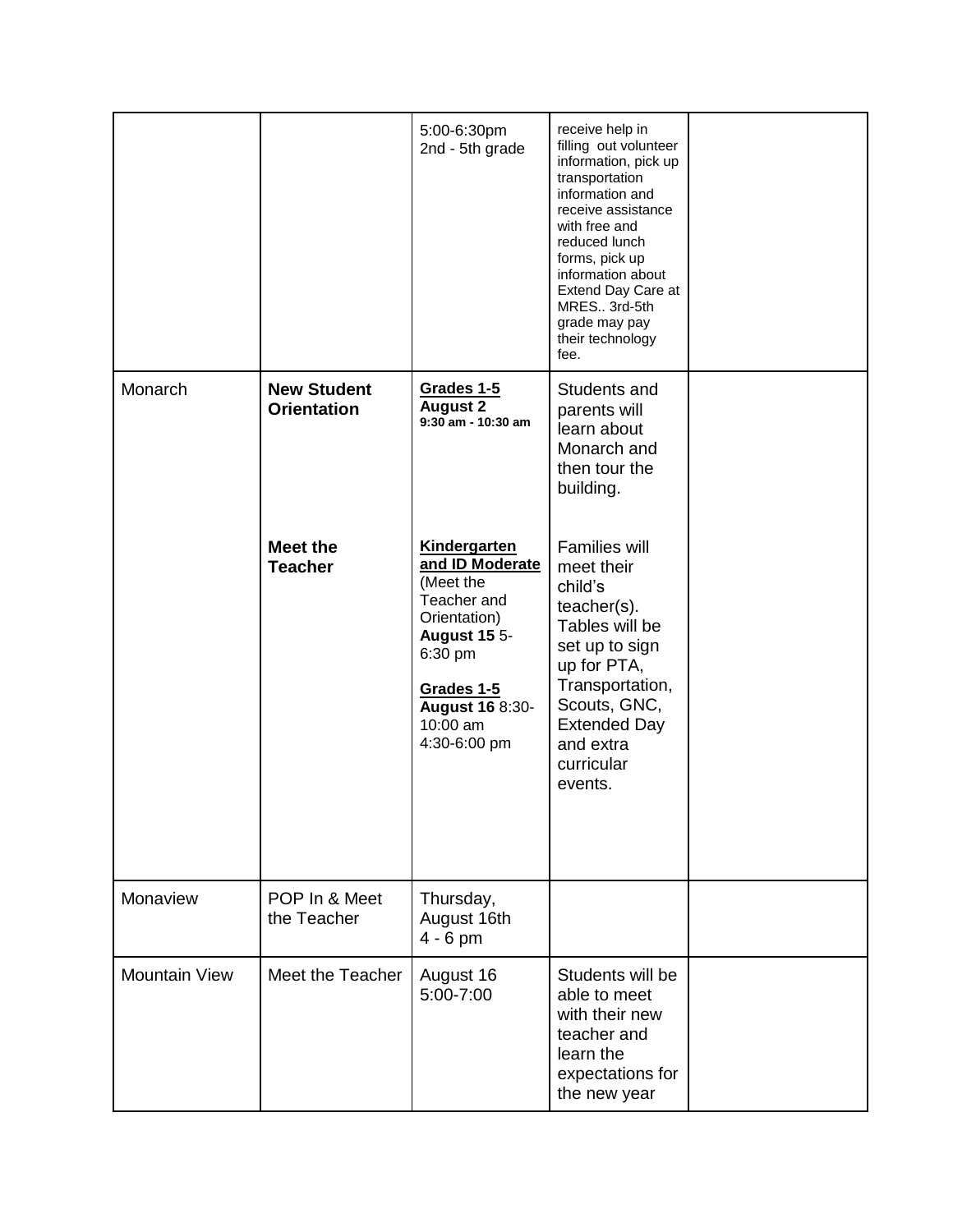| Oakview | Meet the Teacher                                            | August 16<br>4:00-6:00<br>Preschool, K5<br>& 1st Grade                                                           | Students will<br>meet their<br>teacher for the<br>school year and<br>bring in your                            |  |
|---------|-------------------------------------------------------------|------------------------------------------------------------------------------------------------------------------|---------------------------------------------------------------------------------------------------------------|--|
|         |                                                             | 5:00-7:00<br>3rd-5th Grade                                                                                       | school supplies<br>Parents adn                                                                                |  |
|         | Volunteer<br><b>Breakfast</b>                               | Friday,<br>September 7<br>9:000-10:00<br>a.m.                                                                    | community<br>members learn<br>about ways to<br>volunteer                                                      |  |
|         | Open House<br><b>Curriculum Night</b><br>& PTA Meeting      | Thursday,<br>September 13<br>$5:00$ p.m. $-$<br>Open<br>House/Curricul<br>um<br>Presentations<br>(in classrooms) | Parents learn<br>about the<br>curriculum for<br>the school year<br>and ways they<br>can be involved<br>in PTA |  |
|         |                                                             | 6:00 p.m. $-$<br><b>PTA Meeting</b><br>(cafeteria)                                                               |                                                                                                               |  |
|         |                                                             | 6:30 p.m. $-$<br><b>ESOL Families</b><br>Meet & Greet<br>(library)                                               |                                                                                                               |  |
|         |                                                             | 6:45 p.m. $-$<br>Open<br>House/Curricul<br>um<br>Presentations<br>(in classrooms)                                |                                                                                                               |  |
|         | <b>Parent Reading</b>                                       | $7:30$ p.m. $-$<br>Challenge<br><b>Parent Meeting</b><br>(cafeteria)                                             | K5-2nd Grade<br>parents learn<br>how they can                                                                 |  |
|         | Workshops:<br><b>Helping Your</b><br>Child Learn to<br>Read | <u>Thursday,</u><br>September 21<br>12:30-1:30 p.m.<br>&                                                         | support their<br>emerging<br>readers<br>Parents and                                                           |  |
|         |                                                             |                                                                                                                  |                                                                                                               |  |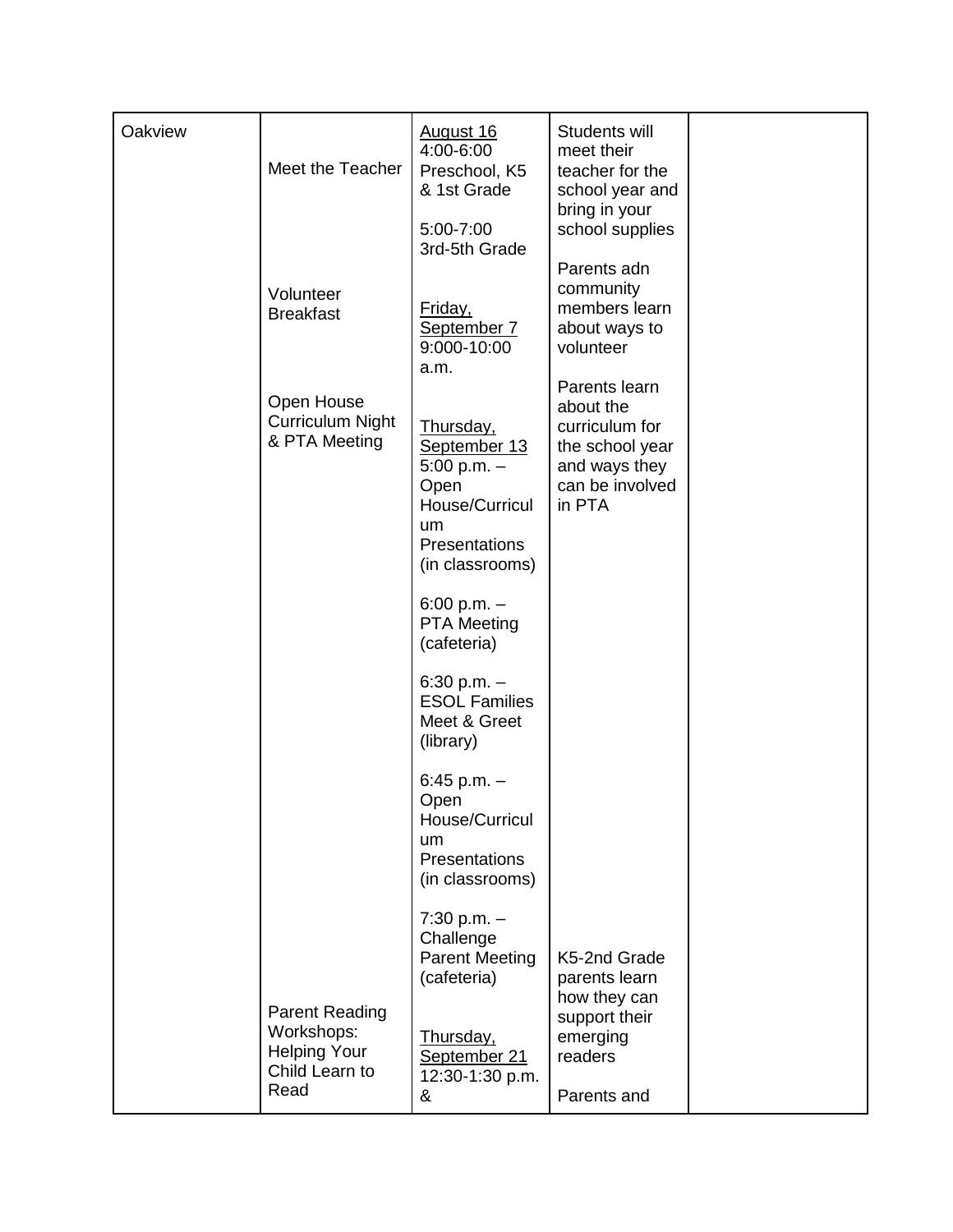|       | <b>Reading Tutor</b><br>Training<br>Computer Lab<br>Volunteer<br>Training (K5-2nd<br>Only) | 6:00-7:00 p.m.<br>Friday, October<br>$\overline{5}$<br>9:00-10:00 a.m<br>Friday, October<br>12<br>9:00-10:00 a.m. | community<br>members are<br>trained how to<br>be a reading<br>tutor<br>K5-2nd grade<br>parents learn<br>ways to support<br>students during<br>computer lab<br>visits                                                                                                        |  |
|-------|--------------------------------------------------------------------------------------------|-------------------------------------------------------------------------------------------------------------------|-----------------------------------------------------------------------------------------------------------------------------------------------------------------------------------------------------------------------------------------------------------------------------|--|
| Paris | The Big Reveal                                                                             | Tuesday,<br>August 14,<br>8:30-1:00                                                                               | Families who<br>want to<br>discover their<br>children's<br>teachers early<br>can drop by to<br>find out!                                                                                                                                                                    |  |
|       | New-to-Paris<br>Orientation                                                                | Thursday,<br>August 16,<br>2:45-3:30                                                                              | Families who<br>are new to<br>Paris get all the<br>information they<br>need to start<br>the first day like<br>a Paris pro!                                                                                                                                                  |  |
|       | Meet the Teacher   Thursday,                                                               | August 16 -<br><b>Two Sessions</b><br>$(3:30-4:30)$ or<br>$5:30-6:30$                                             | <b>Families visit</b><br>classrooms,<br>meet their<br>teachers, get<br>valuable<br>information, join<br>PTA, purchase<br>spiritwear, and<br>do other back-<br>to-school<br>things!<br>Transportation,<br>cafeteria, EDP,<br>and office staff<br>will be present<br>to help. |  |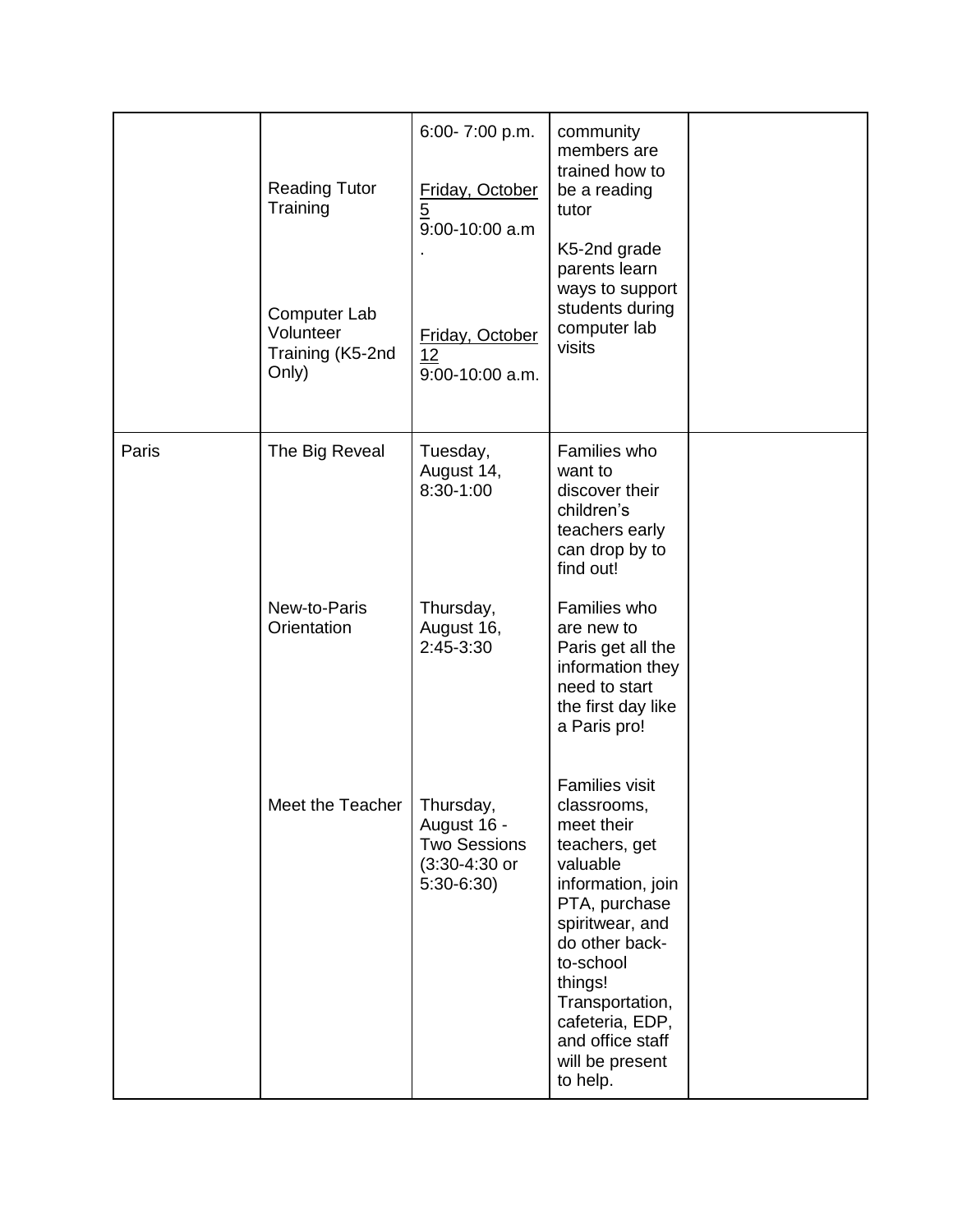| Pelham Road          | <b>New Student</b><br>Orientation        | August 16th<br>$9:00 - 10:30$<br>Kindergarten<br>11:00 - 12:30<br>1st - 5th grade                                                                                                                                                        | New families<br>will learn more<br>about Pelham<br>Road and tour<br>the building.                                                                                                                                                                                                        |                                                                                                                                                                                                                                 |
|----------------------|------------------------------------------|------------------------------------------------------------------------------------------------------------------------------------------------------------------------------------------------------------------------------------------|------------------------------------------------------------------------------------------------------------------------------------------------------------------------------------------------------------------------------------------------------------------------------------------|---------------------------------------------------------------------------------------------------------------------------------------------------------------------------------------------------------------------------------|
|                      | Meet the Teacher                         | August 16th<br>$4:00 - 6:30$                                                                                                                                                                                                             | <b>Families will</b><br>meet their<br>child's teacher.<br>Important<br>information will<br>also be<br>available<br>including PTA,<br>bus<br>transportation,<br>car tags, PTA<br>sign up, and<br>extra-curricular<br>activities<br>signup, and<br>more.                                   |                                                                                                                                                                                                                                 |
| Plain                | Curriculum/Meet<br>the Teacher<br>Events | August 14 -<br>$5:00 - 6:00$<br>Kindergarten<br>$6:30 - 7:30$<br>Third grade<br>August 15 -<br>$5:00 - 6:00$<br>First grade<br>6:30-7:30<br>Second grade<br>August 16 -<br>$5:00 - 6:00$<br>Fourth grade<br>$6:30 - 7:30$<br>Fifth grade | Grade level<br>teachers will<br>present an<br>overview of<br>their curriculum<br>in the atrium to<br>parents and<br>students.<br>Teacher<br>assignments<br>will be projected<br>on the screen<br>following<br>presentations.<br>Classroom<br>visits will follow<br>each<br>presentation. | Information regarding<br>PTA, SIC,<br>transportation,<br>scouts, extra<br>curricular events,<br>extended day and<br>Good News Club will<br>be available in our<br>cafeteria following<br>each curriculum night<br>presentation. |
| Robert E.<br>Cashion | Meet the Teacher                         | Thursday,<br>August 16 -<br>$6:00 - 7:15$<br>Drop In                                                                                                                                                                                     | Families will be<br>able to meet the<br>student's<br>teacher(s).<br>Back to school                                                                                                                                                                                                       | Transportation info<br>will be available.<br>PTA will also be<br>available for parents<br>to sign up for various                                                                                                                |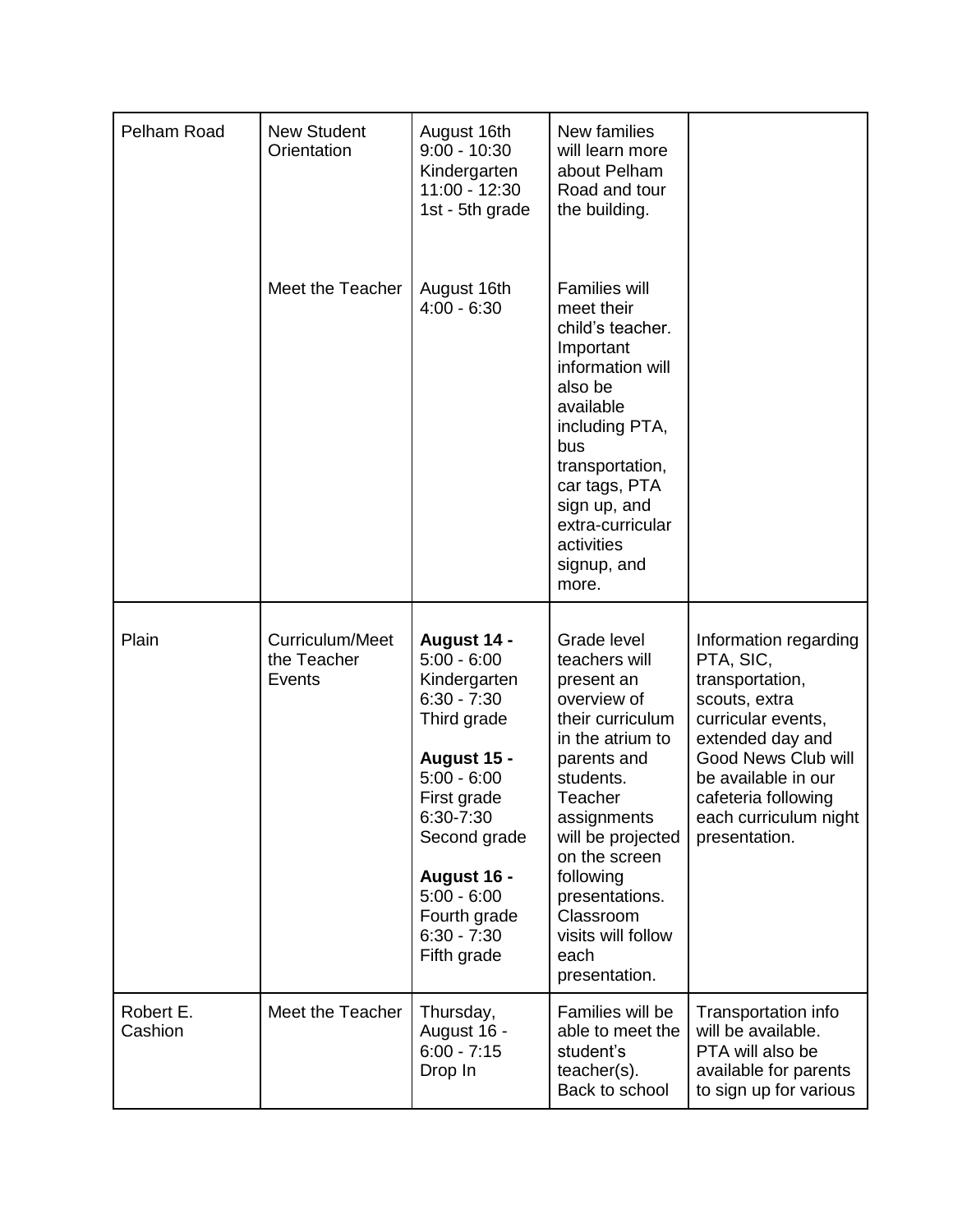|                     |                                              | And<br>Friday, August<br>$17 - 1:00 - 2:15$<br>Drop In                                                                                                                                                                                                   | packets will be<br>available.                                                                                                                                                                                                       | opportunities.                                                                                                                                                                                                                                                                                                                                                 |
|---------------------|----------------------------------------------|----------------------------------------------------------------------------------------------------------------------------------------------------------------------------------------------------------------------------------------------------------|-------------------------------------------------------------------------------------------------------------------------------------------------------------------------------------------------------------------------------------|----------------------------------------------------------------------------------------------------------------------------------------------------------------------------------------------------------------------------------------------------------------------------------------------------------------------------------------------------------------|
| Rudolph Gordon      | Meet the Teacher<br>6th Grade "Boot<br>Camp" | Thursday,<br>August 16<br>10:00 - 11:30<br><b>OR</b><br>$5:00 - 6:30$<br>Drop In<br>Boot Camp for<br>6th graders:<br>from $8:30$ to<br>11:00.<br>(Orientation for<br>6th grade<br>students.<br>Parents are<br>invited but not<br>required to<br>attend.) | Families will be<br>able to meet the<br>student's<br>$teacher(s)$ .<br><b>Back to School</b><br>Packets will be<br>available.                                                                                                       | Transportation info<br>will be available.<br>PTA and community<br>vendors will also be<br>available for parents<br>and/or students to<br>sign up for various<br>opportunities.<br>Class schedules will<br>be available for 6th<br>grade students.<br>Self-Guided tours of<br>the new expansion<br>will be available from<br>11:00 - 11:45 or<br>$5:00 - 6:30.$ |
| <b>Sara Collins</b> |                                              | Meet the<br>Teacher on<br>Thursday,<br>August 16 <sup>th</sup><br>3:30-6:30 pm.                                                                                                                                                                          | <b>Families will</b><br>meet their<br>child's<br>$teacher(s)$ .<br>Tables will be<br>set up to sign<br>up for PTA,<br>Transportation -<br>buses and<br>carpool tags,<br>Scouts, YMCA<br>after-school<br>care and PTA<br>spiritwear. | PTA Tissue Tea on<br>Monday, August 20<br>8:00 AM<br>Welcome and<br>orientation for<br>kindergarten parents<br>and parents new to<br>Sara Collins.                                                                                                                                                                                                             |
| Simpsonville        | Meet the Teacher                             | Thursday,<br>Aug. 16<br>Come either<br>11:00-1:00 or<br>4:30-6:00                                                                                                                                                                                        | Families come<br>meet their child's<br>teacher, join PTA<br>and receive<br>valuable<br>information about<br>our parent<br>involvement,<br>receive help in<br>filling out volunteer<br>information, pick up                          |                                                                                                                                                                                                                                                                                                                                                                |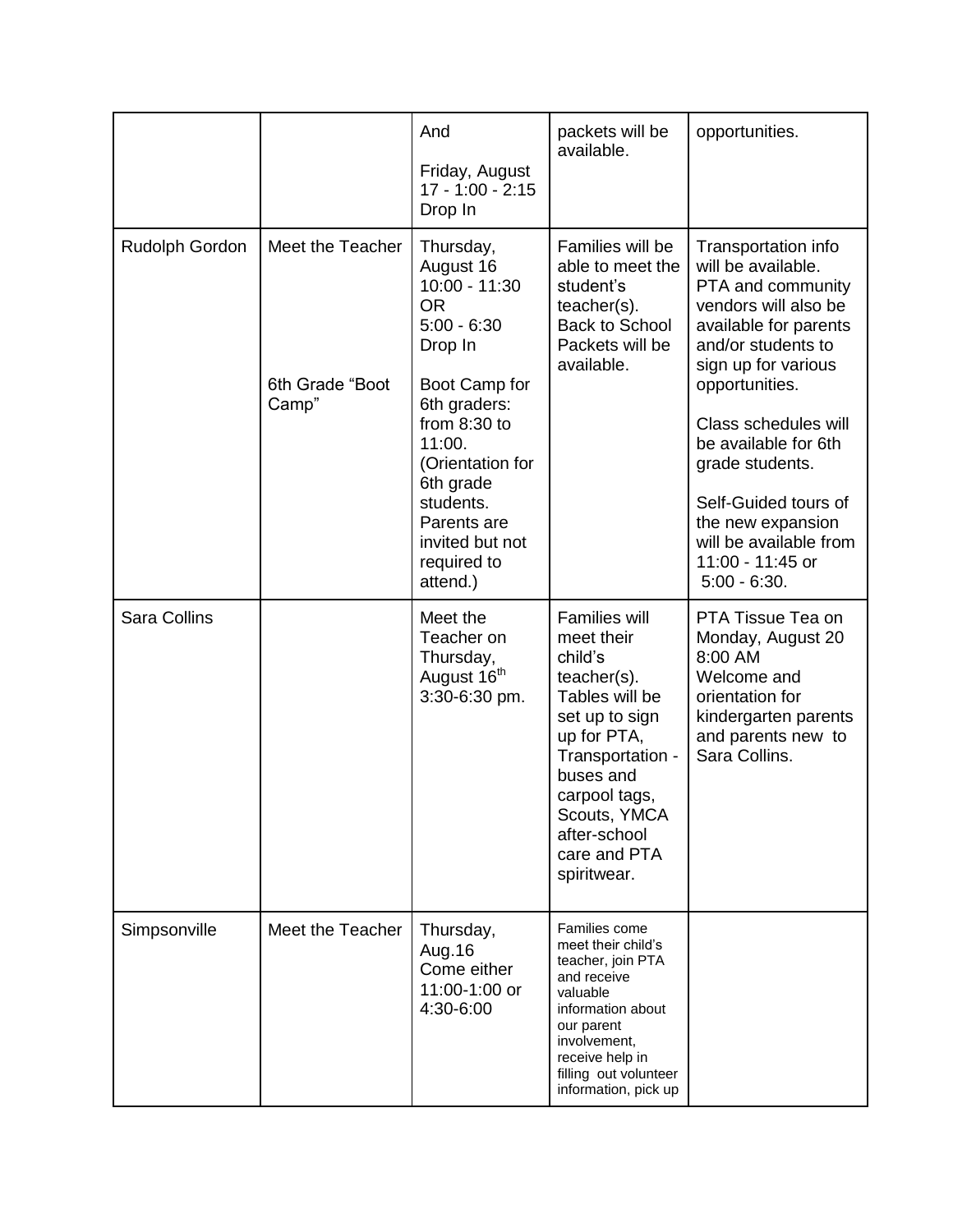|                        |                                                                 |                                           | transportation<br>information and<br>receive assistance<br>with free and<br>reduced lunch<br>forms, pick up<br>information about<br>Extend Day Care at<br>SES. 3rd-5th grade<br>may pay their<br>technology fee.                                                                                                                                                  |                                                                                                                                   |
|------------------------|-----------------------------------------------------------------|-------------------------------------------|-------------------------------------------------------------------------------------------------------------------------------------------------------------------------------------------------------------------------------------------------------------------------------------------------------------------------------------------------------------------|-----------------------------------------------------------------------------------------------------------------------------------|
| Skyland                | Meet the Teacher                                                | August 16<br>4:00-6:30                    | Meet the<br>Teacher and a<br>host of other<br>activities and<br>opportunities.                                                                                                                                                                                                                                                                                    |                                                                                                                                   |
| <b>Slater Marietta</b> | Meet the Teacher                                                | August 16<br>5:00-7:30 p.m.               | <b>Families will</b><br>meet the<br>teacher. Sign<br>up for PTA<br>membership &<br>volunteer<br>opportunities.<br>Transportation<br>will be present<br>and<br>transportation<br>cards will be<br>given to<br>parents.<br>Technology<br>Fees for 1-1.<br><b>After School</b><br>Program, GNC,<br>Scouts & other<br>vendors will be<br>present in the<br>cafeteria. |                                                                                                                                   |
| Sterling               | <b>Back to School</b><br>Events                                 | Date and Time                             | Description                                                                                                                                                                                                                                                                                                                                                       | <b>Additional Notes</b>                                                                                                           |
|                        | Meet the<br>Teacher: Charles<br><b>Townes Center</b><br>Program | Wed., August<br>15th from 5:00-<br>7:00pm |                                                                                                                                                                                                                                                                                                                                                                   | <b>Rising 3rd Grade</b><br><b>CTC Parent</b><br>Orientation will occur<br>from 4:30-5:00ish,<br>prior to CTC Meet<br>the Teacher. |
|                        | Meet the                                                        | Thurs., August                            |                                                                                                                                                                                                                                                                                                                                                                   |                                                                                                                                   |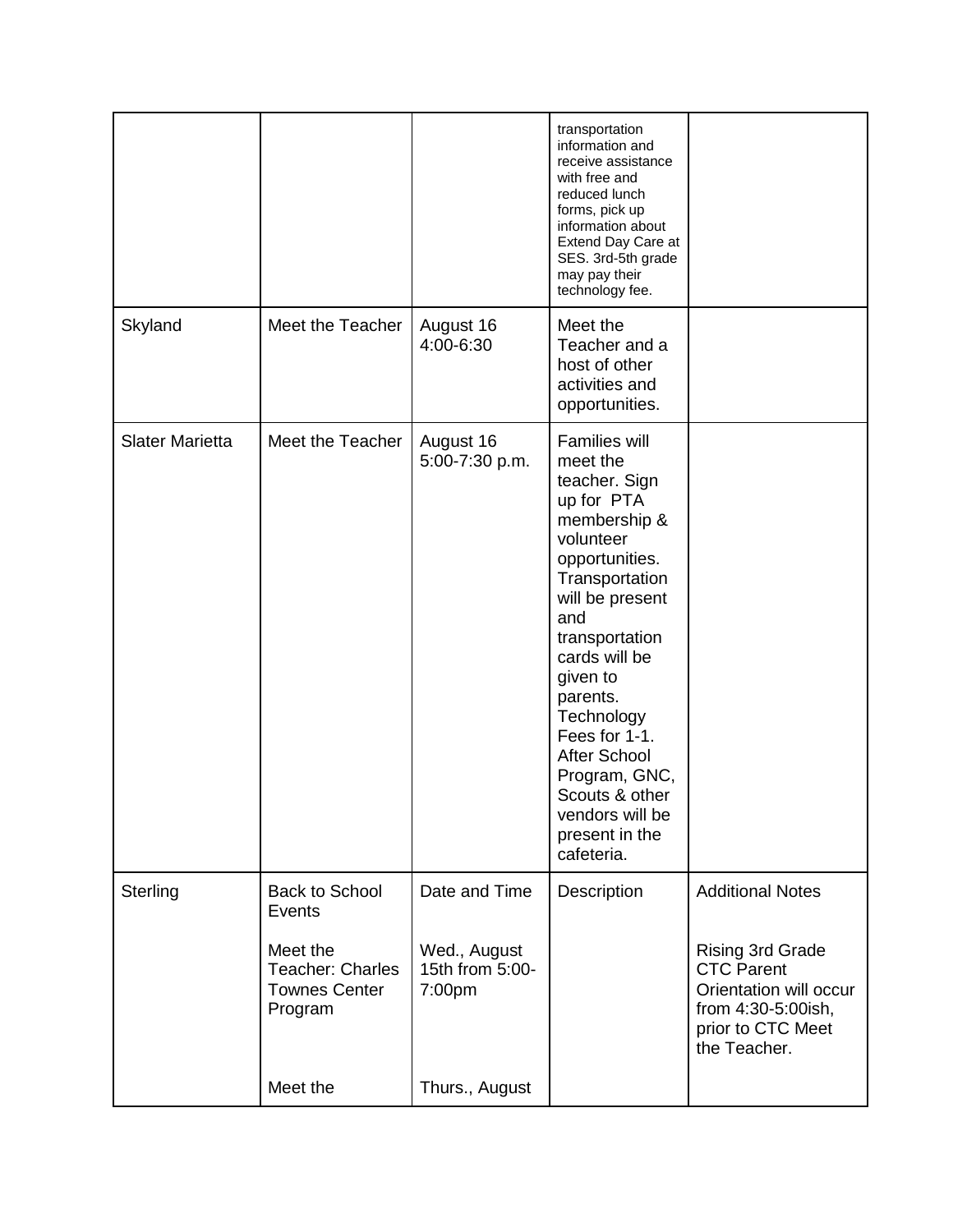|                     | Teacher: Sterling<br>Program<br>Meet the<br>Teacher: Make-<br>Up Day | 16th from 5:00-<br>7:00 <sub>pm</sub><br>Fri., August<br>17th from 9:00-<br>11:00<br>6:00-8:00pm |                                                                                                                                                                                 |                                                                                                                                                                                                                                 |
|---------------------|----------------------------------------------------------------------|--------------------------------------------------------------------------------------------------|---------------------------------------------------------------------------------------------------------------------------------------------------------------------------------|---------------------------------------------------------------------------------------------------------------------------------------------------------------------------------------------------------------------------------|
|                     |                                                                      |                                                                                                  |                                                                                                                                                                                 |                                                                                                                                                                                                                                 |
|                     | Open House                                                           |                                                                                                  |                                                                                                                                                                                 |                                                                                                                                                                                                                                 |
| Stone Academy       | Meet the Teacher                                                     | Aug. 16th<br>1:00-6:00pm<br>Kindergarten<br>4:00-6:00pm<br>Grades 1-5                            | Families will be<br>able to meet<br>teachers, and<br>bring school<br>supplies. PTA,<br>Transportation,<br>School clubs,<br>and outside<br>clubs/vendors<br>will have tables.    | PTA will host<br>Popsicles in the Park<br>on August 16th from<br>4pm-6pm to<br>welcome new and<br>current families                                                                                                              |
|                     | <b>New Families</b><br>Orientation                                   |                                                                                                  |                                                                                                                                                                                 | <b>Welcome New</b><br><b>Families Orientation</b><br>August 20th 8:15am<br>for K5, 1st grade,<br>and new magnet<br>parents                                                                                                      |
| Sue Cleveland       | Meet the Teacher                                                     | August 15 4:00-<br>6:00                                                                          | <b>Families will</b><br>meet teachers<br>and visit<br>classrooms.                                                                                                               |                                                                                                                                                                                                                                 |
| <b>Summit Drive</b> | Meet the<br>Teacher/<br>Curriculum Night                             | August 16th<br>1st-4:00<br>2nd-5:00<br>3rd-6:00<br>August 17th<br>K5 and 4th-4:00<br>5th:5:00    | Grade level<br>teachers will<br>present an<br>overview of<br>their curriculum<br>in the cafeteria<br>to parents and<br>students.<br>Teacher<br>assignments<br>will be projected | Information regarding<br>PTA, SIC,<br>transportation,<br>scouts, extra<br>curricular events,<br>extended day and<br>Good News Club will<br>be available in our<br>cafeteria following<br>each curriculum night<br>presentation. |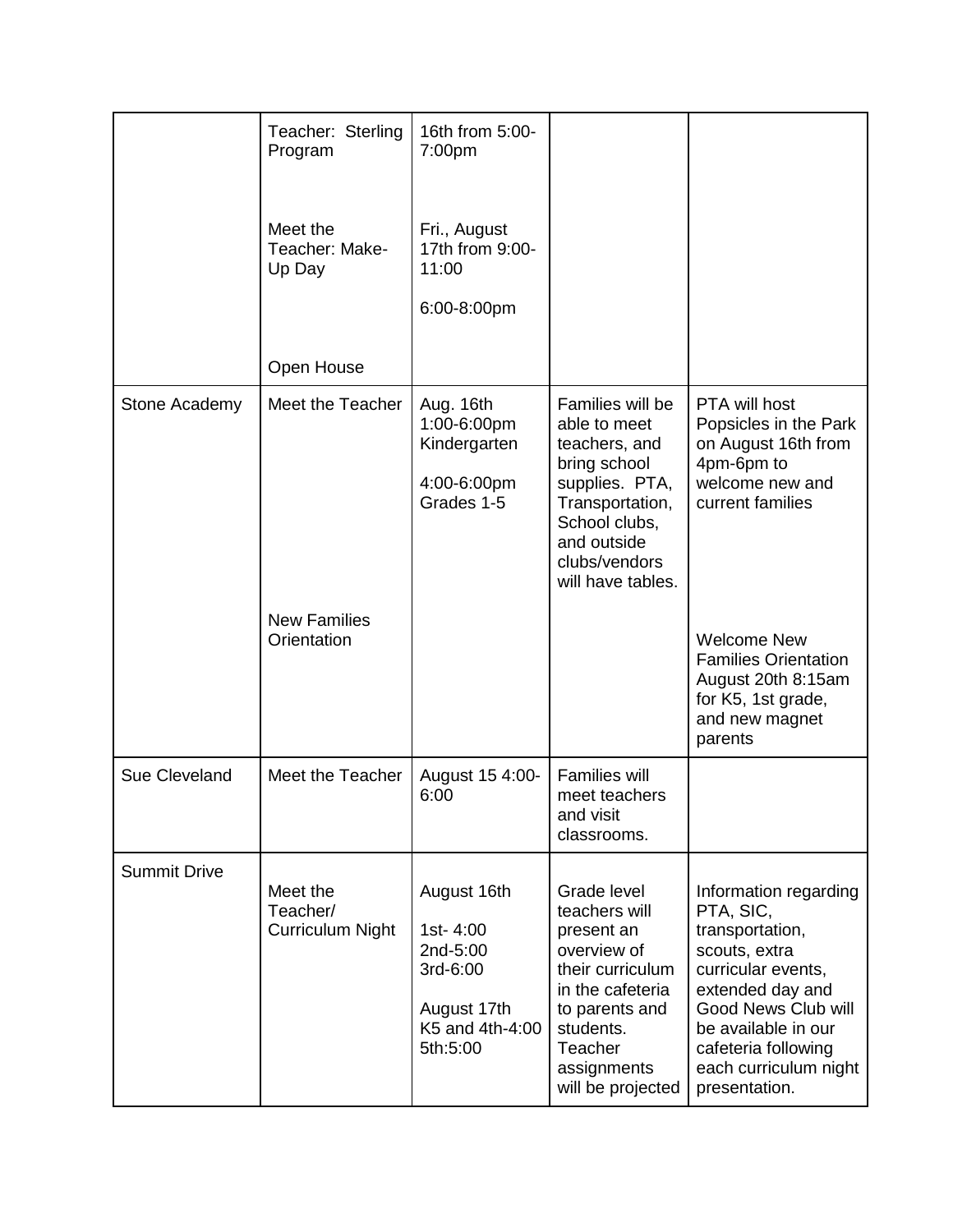|                      |                                   |                                                      | on the screen<br>following<br>presentations.<br>Classroom<br>visits will follow<br>each                                                                                      |                                                                  |
|----------------------|-----------------------------------|------------------------------------------------------|------------------------------------------------------------------------------------------------------------------------------------------------------------------------------|------------------------------------------------------------------|
| <b>Taylors</b>       | Meet the Teacher                  | August 16th<br>3:00-6:00                             | Students and<br>parents will visit<br>classrooms.<br>PTA, Extended<br>Day Program<br>will be present.<br>Parents may<br>also pick up<br>transportation<br>cards.             | <b>Grade Level</b><br>Curriculum nights will<br>follow in August |
| Thomas E.<br>Kerns   | Meet the Teacher                  | August 16<br>$4:00 - 5:30$                           | Parents meet<br>teachers and<br>visit<br>classrooms.<br>PTA,<br>transportation,<br>others will have<br>tables.                                                               |                                                                  |
| Tigerville           | Meet the Teacher                  | Aug. 16th<br>5:00-6:30pm                             | Families will be<br>able to meet<br>teachers, and<br>bring school<br>supplies. PTA,<br>Transportation,<br>School clubs,<br>and outside<br>clubs/vendors<br>will have tables. |                                                                  |
| Washington<br>Center | Meet the Teacher                  | August 17<br>$1 - 3$                                 | <b>Families meet</b><br>teachers and<br>visit classrooms<br>-- PTA<br>representatives<br>available                                                                           |                                                                  |
| Welcome              | <b>MEET THE</b><br><b>TEACHER</b> | August 16<br>1:00-2:30<br><b>OR</b><br>$5:00 - 6:30$ | Families and<br>students will<br>visit teachers.<br>PTA, extended<br>daycare, bus                                                                                            |                                                                  |